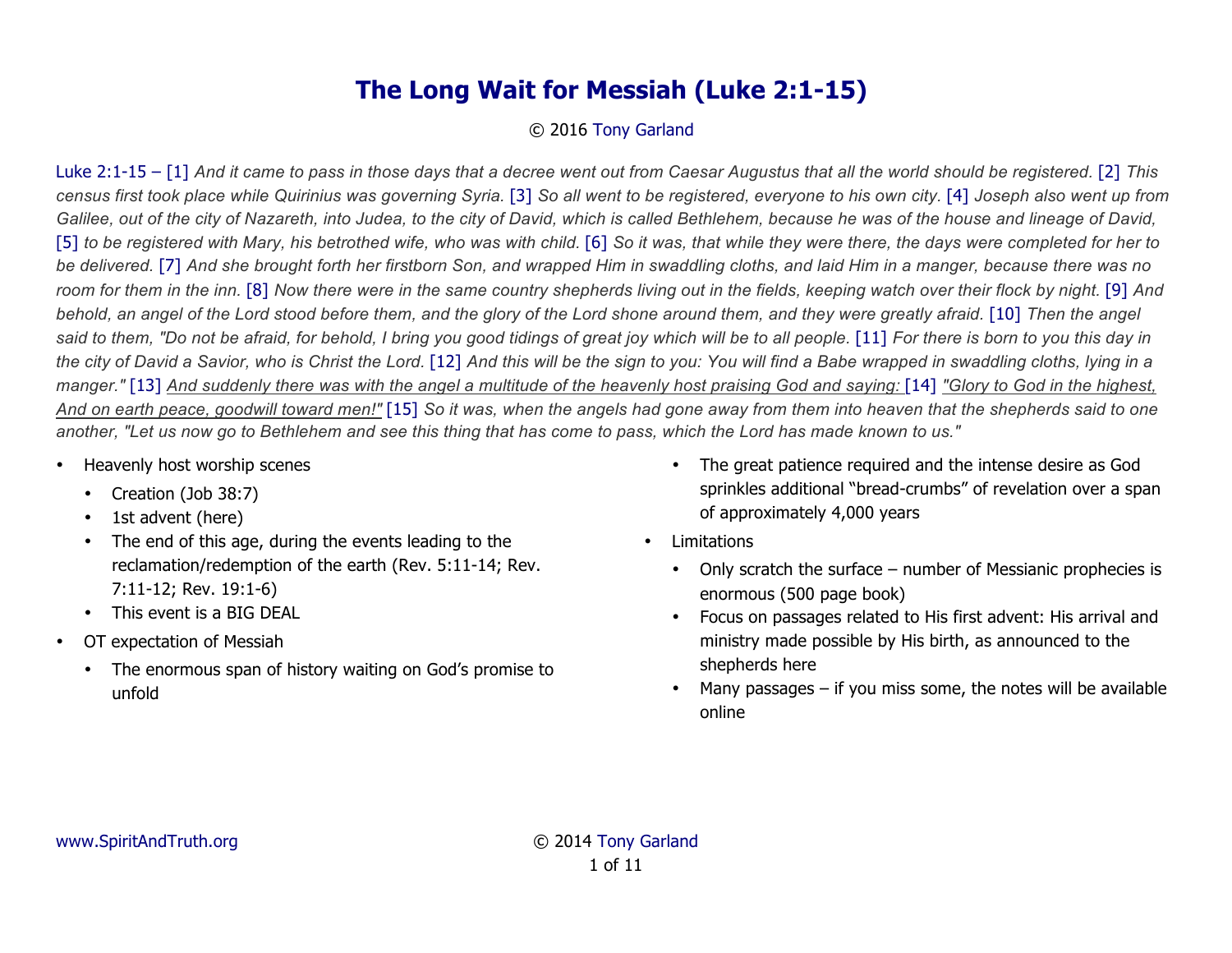| B.C. <sup>1</sup> | <b>PASSAGE</b>   | <b>TEXT</b>                                                                                                                                                                                                                                                                                                                                                                                           | <b>NOTES</b>                                                                                                                                                                                  |
|-------------------|------------------|-------------------------------------------------------------------------------------------------------------------------------------------------------------------------------------------------------------------------------------------------------------------------------------------------------------------------------------------------------------------------------------------------------|-----------------------------------------------------------------------------------------------------------------------------------------------------------------------------------------------|
| circa<br>4000     | Gen. 3:14-<br>15 | [14] So the LORD God said to the serpent: "Because you have done this,<br>You are cursed more than all cattle, And more than every beast of the<br>field; On your belly you shall go, And you shall eat dust All the days of<br>your life. [15] And I will put enmity Between you and the woman, And<br>between your seed and her Seed; He shall bruise your head, And you<br>shall bruise His heel." | • A promised descendent of Eve<br>(not an angel, but a man) <sup>2</sup><br>Crushes the serpent's head<br>Bruised by the serpent in the<br>process<br>Protevangelium - the "first"<br>gospel" |
| 2100              | Gen. 12:3        | [3] I will bless those who bless you, And I will curse him who curses you;<br>And in you all the families of the earth shall be blessed.                                                                                                                                                                                                                                                              | • Descendant of Abraham                                                                                                                                                                       |
| 2070              | Gen. 17:19       | [19] Then God said: "No, Sarah your wife shall bear you a son, and you<br>shall call his name Isaac; I will establish My covenant with him for an<br>everlasting covenant, and with his descendants after him."                                                                                                                                                                                       | Descendant of Isaac<br>$\bullet$                                                                                                                                                              |
| 1800              | Gen. 49:10       | [10] The scepter shall not depart from Judah, Nor a lawgiver from<br>between his feet, Until Shiloh comes; And to Him shall be the obedience<br>of the people.                                                                                                                                                                                                                                        | Ruler, lawgiver<br>Descendant of Judah<br>• To be obeyed                                                                                                                                      |
| 1400              | Num.<br>24:17    | [17] I see Him, but not now; I behold Him, but not near; A Star shall<br>come out of Jacob; A Scepter shall rise out of Israel, And batter the brow<br>of Moab, And destroy all the sons of tumult.                                                                                                                                                                                                   | • An individual in the distant<br>future<br>• Arrival associated with star<br>$\bullet$ A ruler<br>Descendant of Jacob (Israel)                                                               |
| 1400              | Deu.<br>18:15-19 | [15] The LORD your God will raise up for you a Prophet like me from<br>your midst, from your brethren. Him you shall hear, [16] according to all<br>you desired of the LORD your God in Horeb in the day of the assembly,<br>saying, "Let me not hear again the voice of the LORD my God, nor let                                                                                                     | Like Moses: a Prophet<br>(Numbers 12:6-8) a<br>Redeemer (Exodus 3:10), a<br>Mediator which man could                                                                                          |

<sup>1</sup> Dates are given in round numbers. Several sources were used for assigning *approximate* dates, mainly: Andrew E. Steinmann, *From Abraham to Paul* (St. Louis, MO: Concordia Publishing, 2011); John Walvoord and Ray Zuck, *The Bible Knowledge Commentary: Old Testament* (Dallas, TX: Dallas Theological Seminary, 1985).

<sup>2 &</sup>quot;Some have proposed that in Gen 3:15 there is an alleged prediction of the virgin birth because of the use of the phrase 'her seed.' . . . This is unlikely since Ishmael and his descendants are called Hagar's seed (Gen 16:10) and no one would content that Ishmael was virgin born." Michael Rydelnik, *The Messianic Hope* (Nashville, TN: B&H Publishing Group, 2010) 135, 135n19. ISBN:978-0-8054-4654-8.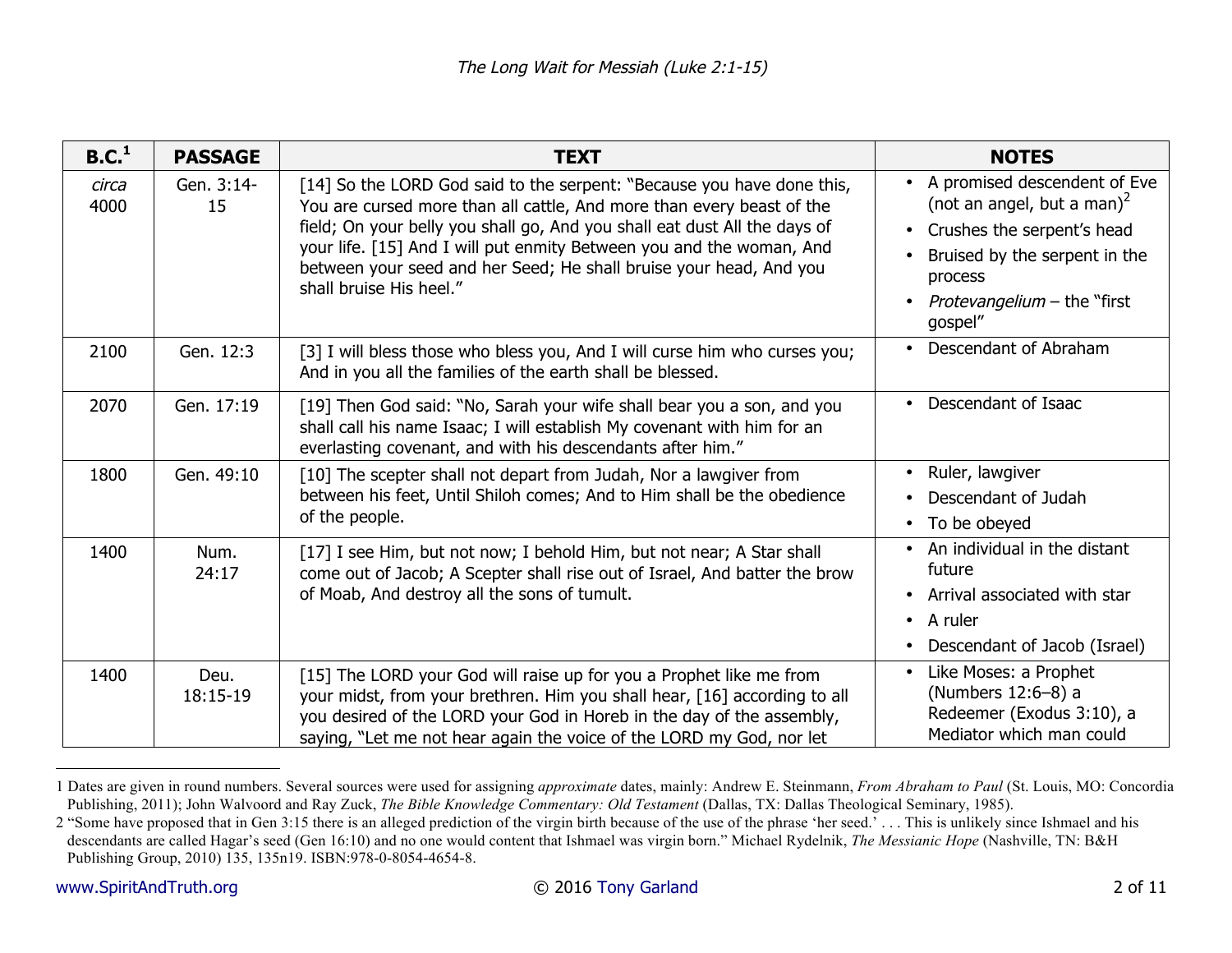| B.C. <sup>1</sup> | <b>PASSAGE</b>        | <b>TEXT</b>                                                                                                                                                                                                                                                                                                                                                                                                                                                                                                                                                                                                                                                                                                                                                                                                                                                                    | <b>NOTES</b>                                                                                                                                                                                                                                           |
|-------------------|-----------------------|--------------------------------------------------------------------------------------------------------------------------------------------------------------------------------------------------------------------------------------------------------------------------------------------------------------------------------------------------------------------------------------------------------------------------------------------------------------------------------------------------------------------------------------------------------------------------------------------------------------------------------------------------------------------------------------------------------------------------------------------------------------------------------------------------------------------------------------------------------------------------------|--------------------------------------------------------------------------------------------------------------------------------------------------------------------------------------------------------------------------------------------------------|
|                   |                       | me see this great fire anymore, lest I die." [17] And the LORD said to<br>me: "What they have spoken is good. [18] I will raise up for them a<br>Prophet like you from among their brethren, and will put My words in His<br>mouth, and He shall speak to them all that I command Him. [19] And it<br>shall be that whoever will not hear My words, which He speaks in My<br>name, I will require it of him."                                                                                                                                                                                                                                                                                                                                                                                                                                                                  | identify with and not be<br>overwhelmed by (Exodus<br>19:16-25; 20:18-21), an<br>Intercessor (Exodus $32:7-35$ ) <sup>3</sup>                                                                                                                          |
| 975               | 1Chr.<br>$17:11 - 14$ | [11] And it shall be, when your days are fulfilled, when you must go to<br>be with your fathers, that I will set up your seed after you, who will be of<br>your sons; and I will establish his kingdom. [12] He shall build Me a<br>house, and I will establish his throne forever. [13] I will be his Father,<br>and he shall be My son; and I will not take My mercy away from him, as<br>I took it from him who was before you. [14] And I will establish him in<br>My house and in My kingdom forever; and his throne shall be established<br>forever.                                                                                                                                                                                                                                                                                                                     | • Descendant of David<br>$\bullet$ A king<br>House (temple) and<br>throne/kingdom<br>King & Priest (in one<br>individual)                                                                                                                              |
| $970^{4}$         | Ps. 2:1-9             | [1] Why do the nations rage, And the people plot a vain thing? [2] The<br>kings of the earth set themselves, And the rulers take counsel together,<br>Against the LORD and against His Anointed, saying, [3] "Let us break<br>Their bonds in pieces And cast away Their cords from us." [4] He who<br>sits in the heavens shall laugh; The Lord shall hold them in derision. [5]<br>Then He shall speak to them in His wrath, And distress them in His deep<br>displeasure: [6] "Yet I have set My King On My holy hill of Zion." [7] I<br>will declare the decree: The LORD has said to Me, 'You are My Son,<br>Today I have begotten You. [8] Ask of Me, and I will give You The<br>nations for Your inheritance, And the ends of the earth for Your<br>possession. [9] You shall break them with a rod of iron; You shall dash<br>them to pieces like a potter's vessel.' " | Specially anointed of God<br>(Messiah, Christ)<br>Opposed, along with God<br>Authority/role on a par with<br>God ("their bonds  their<br>cords")<br>King<br>My Son<br>$\bullet$<br>Begotten<br>Global rule<br>Violent overthrow of those<br>who oppose |
| 970               | Ps. 16:9-10           | [9] Therefore my heart is glad, and my glory rejoices; My flesh also will<br>rest in hope. [10] For You will not leave my soul in Sheol, Nor will You<br>allow Your Holy One to see corruption.                                                                                                                                                                                                                                                                                                                                                                                                                                                                                                                                                                                                                                                                                | David's hope of resurrection<br>Holy One<br>$\bullet$<br>• No corruption, not left in a pit,                                                                                                                                                           |

<sup>&</sup>lt;sup>3</sup> Arnold Fruchtenbaum, *Messianic Christology* (Tustin, CA: Ariel Ministries, 1998), 28-29.<br><sup>4</sup> Psalm 2 is attributed to David in Acts 4:25.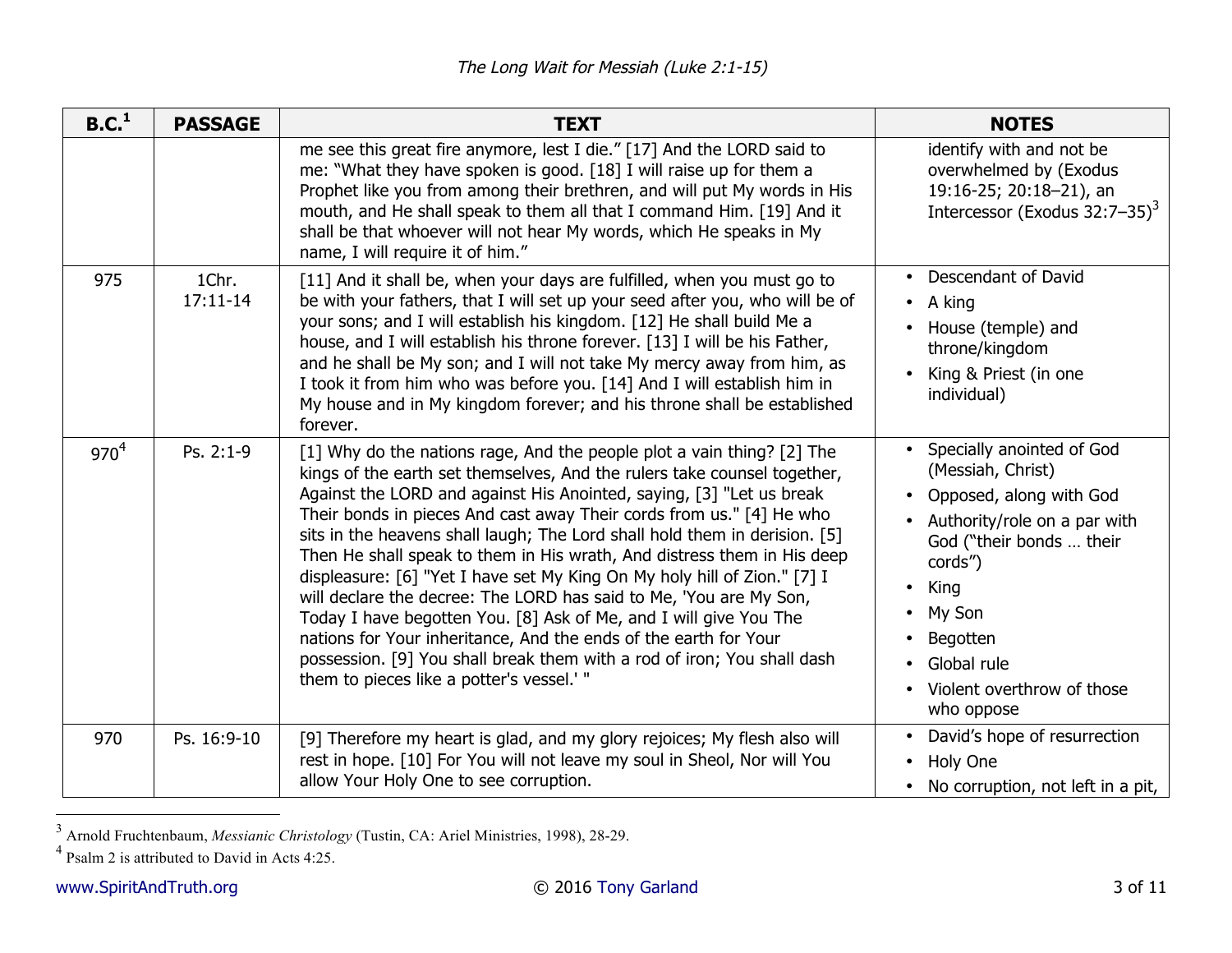| B.C. <sup>1</sup> | <b>PASSAGE</b> | <b>TEXT</b>                                                                                                                                                                                                                                                                                                                                                                                                                                                                                                                                                                                                                                                                                                                                                                                                                                                                                                                                                                                                                                                                                                                                                                                                                                                                                                                                                                                                                                                                                                                                                                                                                                                                                                                                                                                                                                                                                                                                                                                                                                                                                                                                                                                                                                                                                                                                                                                                                                                                                                    | <b>NOTES</b>                                                                                                                                                                                                                                                                                                                                        |
|-------------------|----------------|----------------------------------------------------------------------------------------------------------------------------------------------------------------------------------------------------------------------------------------------------------------------------------------------------------------------------------------------------------------------------------------------------------------------------------------------------------------------------------------------------------------------------------------------------------------------------------------------------------------------------------------------------------------------------------------------------------------------------------------------------------------------------------------------------------------------------------------------------------------------------------------------------------------------------------------------------------------------------------------------------------------------------------------------------------------------------------------------------------------------------------------------------------------------------------------------------------------------------------------------------------------------------------------------------------------------------------------------------------------------------------------------------------------------------------------------------------------------------------------------------------------------------------------------------------------------------------------------------------------------------------------------------------------------------------------------------------------------------------------------------------------------------------------------------------------------------------------------------------------------------------------------------------------------------------------------------------------------------------------------------------------------------------------------------------------------------------------------------------------------------------------------------------------------------------------------------------------------------------------------------------------------------------------------------------------------------------------------------------------------------------------------------------------------------------------------------------------------------------------------------------------|-----------------------------------------------------------------------------------------------------------------------------------------------------------------------------------------------------------------------------------------------------------------------------------------------------------------------------------------------------|
|                   |                |                                                                                                                                                                                                                                                                                                                                                                                                                                                                                                                                                                                                                                                                                                                                                                                                                                                                                                                                                                                                                                                                                                                                                                                                                                                                                                                                                                                                                                                                                                                                                                                                                                                                                                                                                                                                                                                                                                                                                                                                                                                                                                                                                                                                                                                                                                                                                                                                                                                                                                                | grave                                                                                                                                                                                                                                                                                                                                               |
| 970               | Ps. 22:1-31    | [1] My God, My God, why have You forsaken Me? Why are You so far<br>from helping Me, And from the words of My groaning? [2] O My God, I<br>cry in the daytime, but You do not hear; And in the night season, and<br>am not silent. [3] But You are holy, Enthroned in the praises of Israel.<br>[4] Our fathers trusted in You; They trusted, and You delivered them. [5]<br>They cried to You, and were delivered; They trusted in You, and were<br>not ashamed. [6] But I am a worm, and no man; A reproach of men, and<br>despised by the people. [7] All those who see Me ridicule Me; They shoot<br>out the lip, they shake the head, saying, [8] "He trusted in the LORD, let<br>Him rescue Him; Let Him deliver Him, since He delights in Him!" [9] But<br>You are He who took Me out of the womb; You made Me trust while on<br>My mother's breasts. [10] I was cast upon You from birth. From My<br>mother's womb You have been My God. [11] Be not far from Me, For<br>trouble is near; For there is none to help. [12] Many bulls have<br>surrounded Me; Strong bulls of Bashan have encircled Me. [13] They<br>gape at Me with their mouths, Like a raging and roaring lion. [14] I am<br>poured out like water, And all My bones are out of joint; My heart is like<br>wax; It has melted within Me. [15] My strength is dried up like a<br>potsherd, And My tongue clings to My jaws; You have brought Me to the<br>dust of death. [16] For dogs have surrounded Me; The congregation of<br>the wicked has enclosed Me. They pierced My hands and My feet; [17] I<br>can count all My bones. They look and stare at Me. [18] They divide My<br>garments among them, And for My clothing they cast lots. [19] But You,<br>O LORD, do not be far from Me; O My Strength, hasten to help Me! [20]<br>Deliver Me from the sword, My precious life from the power of the dog.<br>[21] Save Me from the lion's mouth And from the horns of the wild oxen!<br>You have answered Me. [22] I will declare Your name to My brethren; In<br>the midst of the assembly I will praise You. [23] You who fear the LORD,<br>praise Him! All you descendants of Jacob, glorify Him, And fear Him, all<br>you offspring of Israel! [24] For He has not despised nor abhorred the<br>affliction of the afflicted; Nor has He hidden His face from Him; But when<br>He cried to Him, He heard. [25] My praise shall be of You in the great<br>assembly; I will pay My vows before those who fear Him. [26] The poor | • Written by David<br>Experiences nowhere found in<br>the life of David<br>• Forsaken by God<br>Reproached, despised,<br>ridiculed by men<br>Born of a woman<br>Enclosed/surrounded by the<br>wicked<br>Heart melted<br>$\bullet$<br>Brought to death<br>Hands and feet pierced<br>Lots cast for clothing<br>Cries of affliction heard<br>$\bullet$ |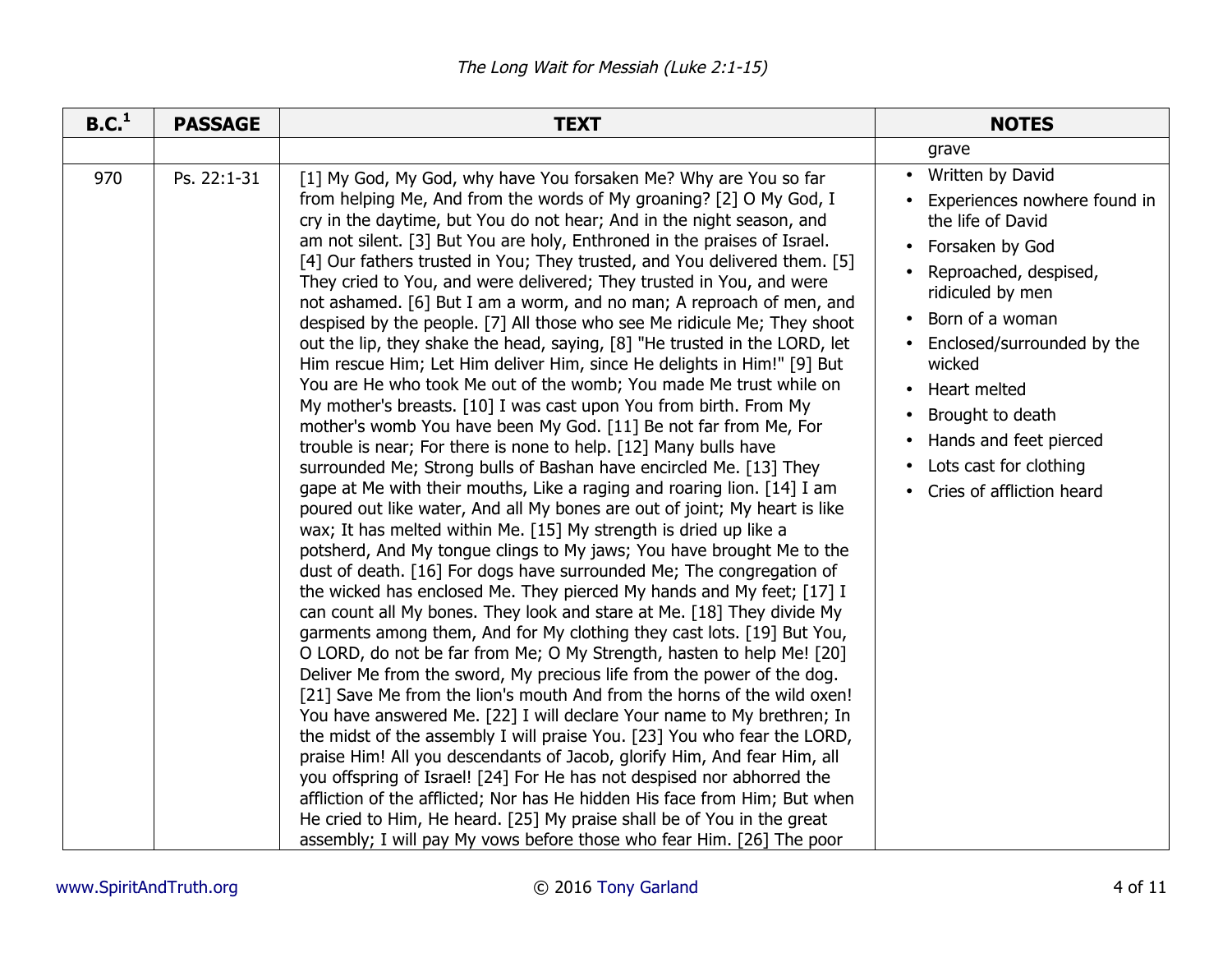| B.C. <sup>1</sup> | <b>PASSAGE</b> | <b>TEXT</b>                                                                                                                                                                                                                                                                                                                                                                                                                                                                                                                                                                                                                                                                                    | <b>NOTES</b>                                                                                                                                                                                                                              |
|-------------------|----------------|------------------------------------------------------------------------------------------------------------------------------------------------------------------------------------------------------------------------------------------------------------------------------------------------------------------------------------------------------------------------------------------------------------------------------------------------------------------------------------------------------------------------------------------------------------------------------------------------------------------------------------------------------------------------------------------------|-------------------------------------------------------------------------------------------------------------------------------------------------------------------------------------------------------------------------------------------|
|                   |                | shall eat and be satisfied; Those who seek Him will praise the LORD. Let<br>your heart live forever! [27] All the ends of the world Shall remember<br>and turn to the LORD, And all the families of the nations Shall worship<br>before You. [28] For the kingdom is the LORD'S, And He rules over the<br>nations. [29] All the prosperous of the earth Shall eat and worship; All<br>those who go down to the dust Shall bow before Him, Even he who<br>cannot keep himself alive. [30] A posterity shall serve Him. It will be<br>recounted of the Lord to the next generation, [31] They will come and<br>declare His righteousness to a people who will be born, That He has<br>done this. |                                                                                                                                                                                                                                           |
| $2^5$             | Pr. 30:4       | [4] Who has ascended into heaven, or descended? Who has gathered<br>the wind in His fists? Who has bound the waters in a garment? Who has<br>established all the ends of the earth? What is His name, and what is His<br>Son's name, If you know?                                                                                                                                                                                                                                                                                                                                                                                                                                              | • Riddle<br>• Unique Son of God<br>Unknown name                                                                                                                                                                                           |
| 750               | Mic. 5:2       | But you, Bethlehem Ephrathah, Though you are little among the<br>thousands of Judah, Yet out of you shall come forth to Me The One to be<br>Ruler in Israel, Whose goings forth are from of old, From everlasting.                                                                                                                                                                                                                                                                                                                                                                                                                                                                             | Like David, born in Bethlehem<br>(a city of Judah, 5 miles from<br>Jerusalem-not Jerusalem!)<br>Ruler<br>• Origin from everlasting                                                                                                        |
| 725               | Isa. 11:1-4    | [1] There shall come forth a Rod from the stem of Jesse, And a Branch<br>shall grow out of his roots. [2] The Spirit of the LORD shall rest upon<br>Him, The Spirit of wisdom and understanding, The Spirit of counsel and<br>might, The Spirit of knowledge and of the fear of the LORD. [3] His<br>delight is in the fear of the LORD, And He shall not judge by the sight of<br>His eyes, Nor decide by the hearing of His ears; [4] But with<br>righteousness He shall judge the poor, And decide with equity for the<br>meek of the earth; He shall strike the earth with the rod of His mouth,<br>And with the breath of His lips He shall slay the wicked.                              | • Descendent of Jesse, David's<br>father<br>Unique Spiritual endowment<br>Righteous Judge<br>Ability to discern beyond sight<br>and hearing<br>• Judgment uniquely associated<br>with His own words (His word<br>is equated with the Law) |
| 725               | Isa. 7:14      | Then he said, "Hear now, O house of David! Is it a small thing for you to<br>weary men, but will you weary my God also? Therefore the Lord Himself                                                                                                                                                                                                                                                                                                                                                                                                                                                                                                                                             | • Heir of David<br>• Eve $\rightarrow$ $\rightarrow$ Abraham $\rightarrow$                                                                                                                                                                |

 5 Date uncertain. Proverbs did not take its final compiled form until Hezekiah's time (cf. Pr. 25:1).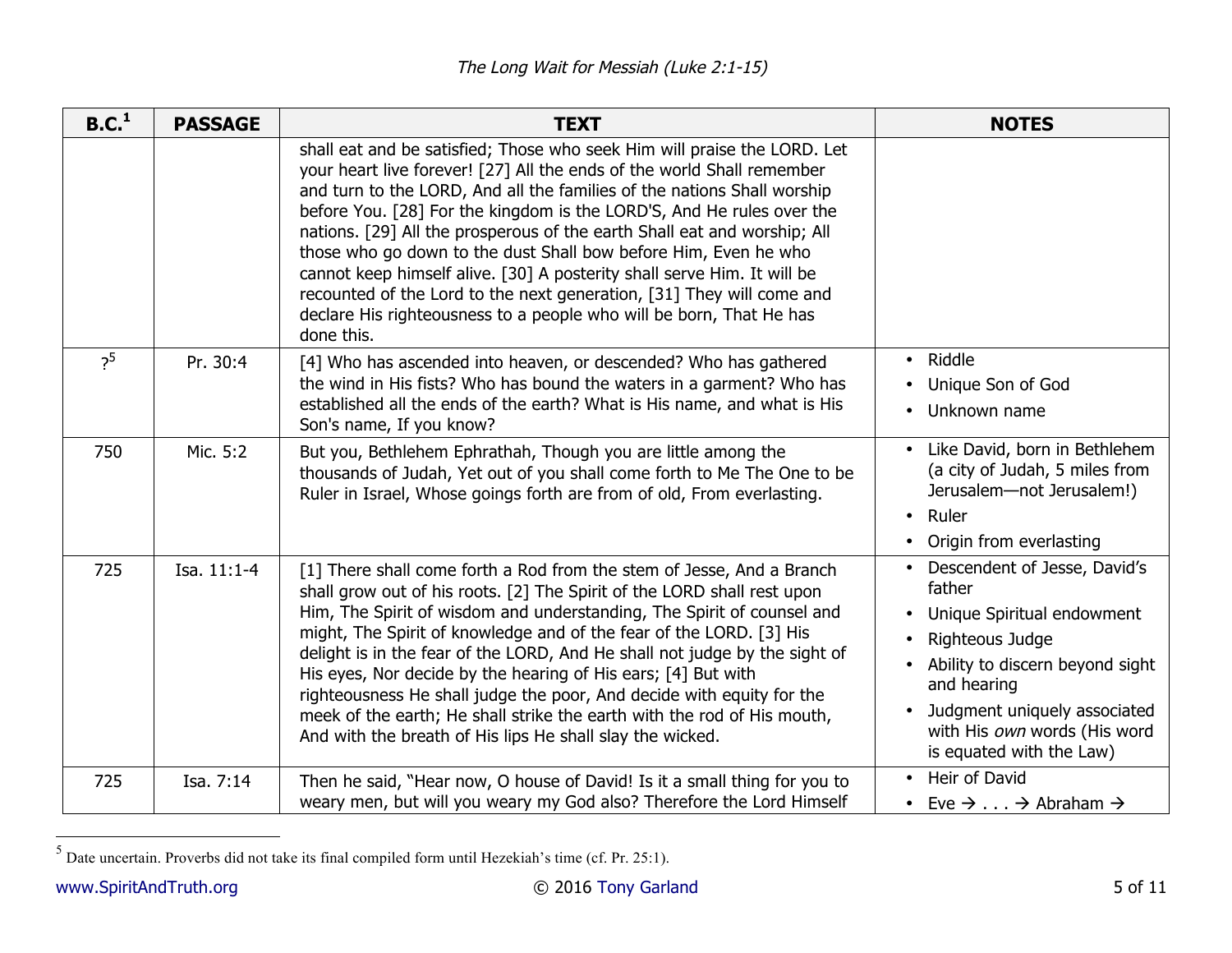| B.C. <sup>1</sup> | <b>PASSAGE</b> | <b>TEXT</b>                                                                                                                                                                                                                                                                                                                                                                                                                                                                                                                                                                                                                                                                                                                                                                                                                                                                                                                  | <b>NOTES</b>                                                                                                                                                                                                                                                                                                                                                                                         |
|-------------------|----------------|------------------------------------------------------------------------------------------------------------------------------------------------------------------------------------------------------------------------------------------------------------------------------------------------------------------------------------------------------------------------------------------------------------------------------------------------------------------------------------------------------------------------------------------------------------------------------------------------------------------------------------------------------------------------------------------------------------------------------------------------------------------------------------------------------------------------------------------------------------------------------------------------------------------------------|------------------------------------------------------------------------------------------------------------------------------------------------------------------------------------------------------------------------------------------------------------------------------------------------------------------------------------------------------------------------------------------------------|
|                   |                | will give you a sign: Behold, the virgin shall conceive and bear a Son,<br>and shall call His name Immanuel."                                                                                                                                                                                                                                                                                                                                                                                                                                                                                                                                                                                                                                                                                                                                                                                                                | Isaac $\rightarrow$ Jacob $\rightarrow$ Judah $\rightarrow$<br>. $\rightarrow$ Jesse $\rightarrow$ David<br>Born of a virgin<br>Immanuel - "God with us"<br>His physical presence is<br>accounted as the presence of<br>God                                                                                                                                                                          |
| 725               | Isa. 9:6-7     | For unto us a Child is born, Unto us a Son is given; And the government<br>will be upon His shoulder. And His name will be called Wonderful,<br>Counselor, Mighty God, Everlasting Father, Prince of Peace. Of the<br>increase of His government and peace There will be no end, Upon the<br>throne of David and over His kingdom, To order it and establish it with<br>judgment and justice From that time forward, even forever. The zeal of<br>the LORD of hosts will perform this.                                                                                                                                                                                                                                                                                                                                                                                                                                       | • A promised man child<br>Born to govern<br>Titles include: Mighty God,<br><b>Everlasting Father</b><br>Heir to throne of David, a king<br>A judge<br>$\bullet$<br>Eternal government destined<br>to bring about permanent<br>justice and peace                                                                                                                                                      |
| 700               | Isa. 42:1-6    | [1] Behold! My Servant whom I uphold, My Elect One in whom My soul<br>delights! I have put My Spirit upon Him; He will bring forth justice to the<br>Gentiles. [2] He will not cry out, nor raise His voice, Nor cause His voice<br>to be heard in the street. [3] A bruised reed He will not break, And<br>smoking flax He will not quench; He will bring forth justice for truth. [4]<br>He will not fail nor be discouraged, Till He has established justice in the<br>earth; And the coastlands shall wait for His law." [5] Thus says God the<br>LORD, Who created the heavens and stretched them out, Who spread<br>forth the earth and that which comes from it, Who gives breath to the<br>people on it, And spirit to those who walk on it: [6] I, the LORD, have<br>called You in righteousness, And will hold Your hand; I will keep You and<br>give You as a covenant to the people, As a light to the Gentiles, | Servant, chosen by God<br>$\bullet$<br>God delights in Him (Mat.<br>17:5; Mark 9:7; Luke 9:35)<br>God's Spirit placed upon Him<br>(Luke 3:22)<br>Ministry of justice to Gentiles<br>Not a bold revolutionary, quiet<br>in the street<br>Global justice and law<br>Given as a covenant<br>Dual ministry: "the people"<br>(Israel) and the Gentiles<br>Light to the Gentiles<br>(knowledge of the law) |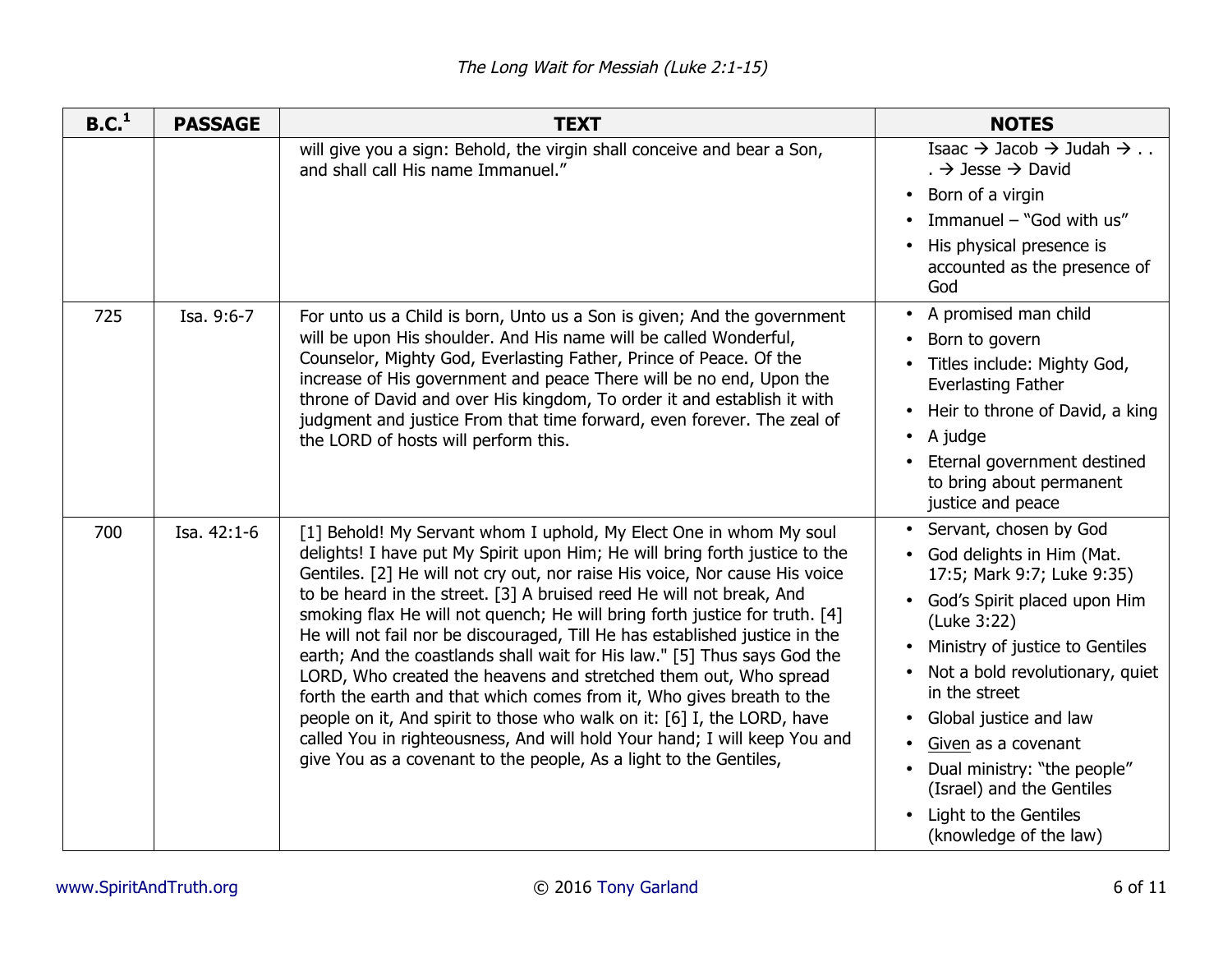| B.C. <sup>1</sup> | <b>PASSAGE</b>       | <b>TEXT</b>                                                                                                                                                                                                                                                                                                                                                                                                                                                                                                                                                                                                                                                                                                                                                                                                                                                                                                                                                                                                                                                                                                                                                                                                                                                                                                                                                                                                                                                                                                                                                                                                                                                                                                         | <b>NOTES</b>                                                                                                                                                                                                                                                                                                                                                                                                                                                                                                                                                                                                     |
|-------------------|----------------------|---------------------------------------------------------------------------------------------------------------------------------------------------------------------------------------------------------------------------------------------------------------------------------------------------------------------------------------------------------------------------------------------------------------------------------------------------------------------------------------------------------------------------------------------------------------------------------------------------------------------------------------------------------------------------------------------------------------------------------------------------------------------------------------------------------------------------------------------------------------------------------------------------------------------------------------------------------------------------------------------------------------------------------------------------------------------------------------------------------------------------------------------------------------------------------------------------------------------------------------------------------------------------------------------------------------------------------------------------------------------------------------------------------------------------------------------------------------------------------------------------------------------------------------------------------------------------------------------------------------------------------------------------------------------------------------------------------------------|------------------------------------------------------------------------------------------------------------------------------------------------------------------------------------------------------------------------------------------------------------------------------------------------------------------------------------------------------------------------------------------------------------------------------------------------------------------------------------------------------------------------------------------------------------------------------------------------------------------|
| 700               | Isa. 49:1-8          | [1] Listen, O coastlands, to Me, And take heed, you peoples from afar!<br>The LORD has called Me from the womb; From the matrix of My mother<br>He has made mention of My name. [2] And He has made My mouth like<br>a sharp sword; In the shadow of His hand He has hidden Me, And made<br>Me a polished shaft; In His quiver He has hidden Me. [3] And He said to<br>me, "You are My servant, O Israel, In whom I will be glorified." [4] Then<br>I said, "I have labored in vain, I have spent my strength for nothing and<br>in vain; Yet surely my just reward is with the LORD, And my work with<br>my God." [5] And now the LORD says, Who formed Me from the womb<br>to be His Servant, To bring Jacob back to Him, So that Israel is gathered<br>to Him (For I shall be glorious in the eyes of the LORD, And My God shall<br>be My strength), [6] Indeed He says, "It is too small a thing that You<br>should be My Servant To raise up the tribes of Jacob, And to restore the<br>preserved ones of Israel; I will also give You as a light to the Gentiles,<br>That You should be My salvation to the ends of the earth." [7] Thus says<br>the LORD, The Redeemer of Israel, their Holy One, To Him whom man<br>despises, To Him whom the nation abhors, To the Servant of rulers:<br>"Kings shall see and arise, Princes also shall worship, Because of the<br>LORD who is faithful, The Holy One of Israel; And He has chosen You."<br>[8] Thus says the LORD: "In an acceptable time I have heard You, And<br>in the day of salvation I have helped You; I will preserve You and give<br>You As a covenant to the people, To restore the earth, To cause them to<br>inherit the desolate heritages;" | Global influence and ministry<br>$\bullet$<br>Born of a woman<br>Named in the womb (Luke<br>1:31)<br>Mouth/words serve as a<br>weapon (of judgment)<br>Hidden<br>$\bullet$<br>God's Servant<br>Faces apparent failure<br>Called "Israel" but can't be<br>Israel because He raises up<br>the tribes of Jacob-Israel<br>cannot raise up Israel<br>Dual ministry: (1) bring back<br>Jacob/Israel to God; (2) a<br>light to the Gentiles<br>• This individual is called God's<br>salvation (yeshua-tiy)<br>Despised by Israel<br>Chosen by God<br>Given as a covenant<br>Covenant brings restoration to<br>the earth |
| 700               | Isa. 52:13-<br>53:12 | [13] Behold, My Servant shall deal prudently; He shall be exalted and<br>extolled and be very high. [14] Just as many were astonished at you, So<br>His visage was marred more than any man, And His form more than the<br>sons of men; [15] So shall He sprinkle many nations. Kings shall shut<br>their mouths at Him; For what had not been told them they shall see,<br>And what they had not heard they shall consider. [1] Who has believed<br>our report? And to whom has the arm of the LORD been revealed? [2]<br>For He shall grow up before Him as a tender plant, And as a root out of                                                                                                                                                                                                                                                                                                                                                                                                                                                                                                                                                                                                                                                                                                                                                                                                                                                                                                                                                                                                                                                                                                                  | God's Servant<br><b>Exalted and extolled</b><br>Form and appearance to be<br>marred<br>Sprinkles/anoints numerous<br>nations (Gentiles)<br>• Unattractive, unnoticed                                                                                                                                                                                                                                                                                                                                                                                                                                             |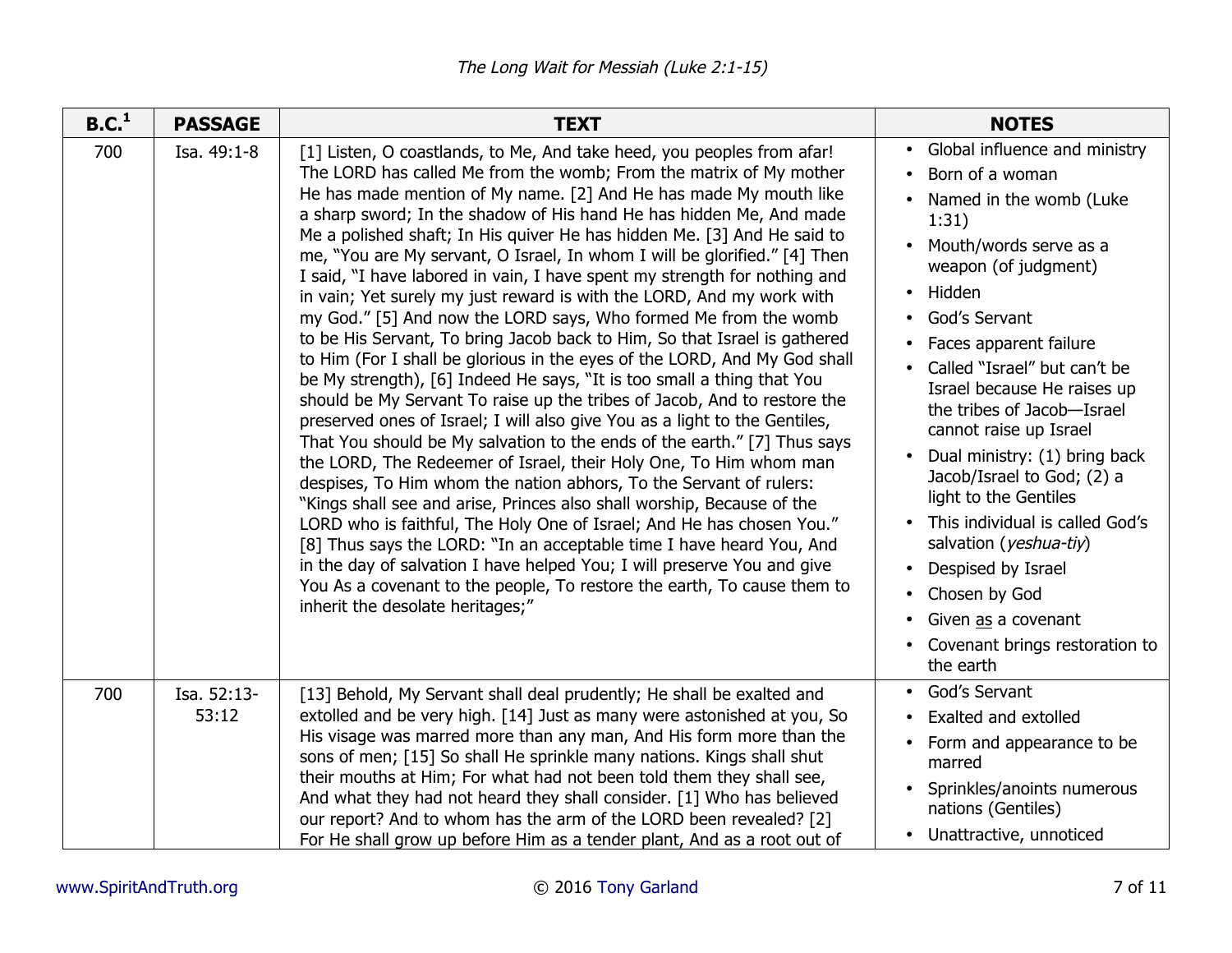| B.C. <sup>1</sup> | <b>PASSAGE</b> | <b>TEXT</b>                                                                                                                                                                                                                                                                                                                                                                                                                                                                                                                                                                                                                                                                                                                                                                                                                                                                                                                                                                                                                                                                                                                                                                                                                                                                                                                                                                                                                                                                                                                                                                                                                                                                                                                                                                                                                                                                                                                                                                                               | <b>NOTES</b>                                                                                                                                                                                                                                                                                                                                                                                                                                                                    |
|-------------------|----------------|-----------------------------------------------------------------------------------------------------------------------------------------------------------------------------------------------------------------------------------------------------------------------------------------------------------------------------------------------------------------------------------------------------------------------------------------------------------------------------------------------------------------------------------------------------------------------------------------------------------------------------------------------------------------------------------------------------------------------------------------------------------------------------------------------------------------------------------------------------------------------------------------------------------------------------------------------------------------------------------------------------------------------------------------------------------------------------------------------------------------------------------------------------------------------------------------------------------------------------------------------------------------------------------------------------------------------------------------------------------------------------------------------------------------------------------------------------------------------------------------------------------------------------------------------------------------------------------------------------------------------------------------------------------------------------------------------------------------------------------------------------------------------------------------------------------------------------------------------------------------------------------------------------------------------------------------------------------------------------------------------------------|---------------------------------------------------------------------------------------------------------------------------------------------------------------------------------------------------------------------------------------------------------------------------------------------------------------------------------------------------------------------------------------------------------------------------------------------------------------------------------|
|                   |                | dry ground. He has no form or comeliness; And when we see Him, There<br>is no beauty that we should desire Him. [3] He is despised and rejected<br>by men, A Man of sorrows and acquainted with grief. And we hid, as it<br>were, our faces from Him; He was despised, and we did not esteem Him.<br>[4] Surely He has borne our griefs And carried our sorrows; Yet we<br>esteemed Him stricken, Smitten by God, and afflicted. [5] But He was<br>wounded for our transgressions, He was bruised for our iniquities; The<br>chastisement for our peace was upon Him, And by His stripes we are<br>healed. [6] All we like sheep have gone astray; We have turned, every<br>one, to his own way; And the LORD has laid on Him the iniquity of us all.<br>[7] He was oppressed and He was afflicted, Yet He opened not His<br>mouth; He was led as a lamb to the slaughter, And as a sheep before its<br>shearers is silent, So He opened not His mouth. [8] He was taken from<br>prison and from judgment, And who will declare His generation? For He<br>was cut off from the land of the living; For the transgressions of My<br>people He was stricken. [9] And they made His grave with the wicked-<br>But with the rich at His death, Because He had done no violence, Nor<br>was any deceit in His mouth. [10] Yet it pleased the LORD to bruise Him;<br>He has put Him to grief. When You make His soul an offering for sin, He<br>shall see His seed, He shall prolong His days, And the pleasure of the<br>LORD shall prosper in His hand. [11] He shall see the labor of His soul,<br>and be satisfied. By His knowledge My righteous Servant shall justify<br>many, For He shall bear their iniquities. [12] Therefore I will divide Him a<br>portion with the great, And He shall divide the spoil with the strong,<br>Because He poured out His soul unto death, And He was numbered with<br>the transgressors, And He bore the sin of many, And made intercession<br>for the transgressors. | Despised and rejected<br>$\bullet$<br>• Acquainted with grief<br>Bears the grief, sorrows, and<br>iniquity of others<br>• Considered smitten and<br>afflicted by God<br>• Achieved healing and peace<br>for others<br>• Remained quiet as led to the<br>slaughter<br>• Cut off, killed<br>Killed, yet innocent<br>Soul serves as offering for sin<br>Killed, yet shall see offspring<br>Justifies many<br>Numbered with transgressors<br>Made intersession for<br>transgressors |
| 700               | Isa. 61:1-2    | [1] The Spirit of the Lord GOD is upon Me, Because the LORD has<br>anointed Me To preach good tidings to the poor; He has sent Me to heal<br>the brokenhearted, To proclaim liberty to the captives, And the opening<br>of the prison to those who are bound; [2] To proclaim the acceptable<br>year of the LORD, And the day of vengeance of our God; To comfort all<br>who mourn,                                                                                                                                                                                                                                                                                                                                                                                                                                                                                                                                                                                                                                                                                                                                                                                                                                                                                                                                                                                                                                                                                                                                                                                                                                                                                                                                                                                                                                                                                                                                                                                                                       | • Anointed with God's Spirit<br>• Preach good news, primarily<br>to the poor<br>Ministry of healing, liberation,<br>and comfort                                                                                                                                                                                                                                                                                                                                                 |
| 590               | Jer. 23:5-6    | [6] "Behold, the days are coming," says the LORD, "That I will raise to                                                                                                                                                                                                                                                                                                                                                                                                                                                                                                                                                                                                                                                                                                                                                                                                                                                                                                                                                                                                                                                                                                                                                                                                                                                                                                                                                                                                                                                                                                                                                                                                                                                                                                                                                                                                                                                                                                                                   | • Descendant of David                                                                                                                                                                                                                                                                                                                                                                                                                                                           |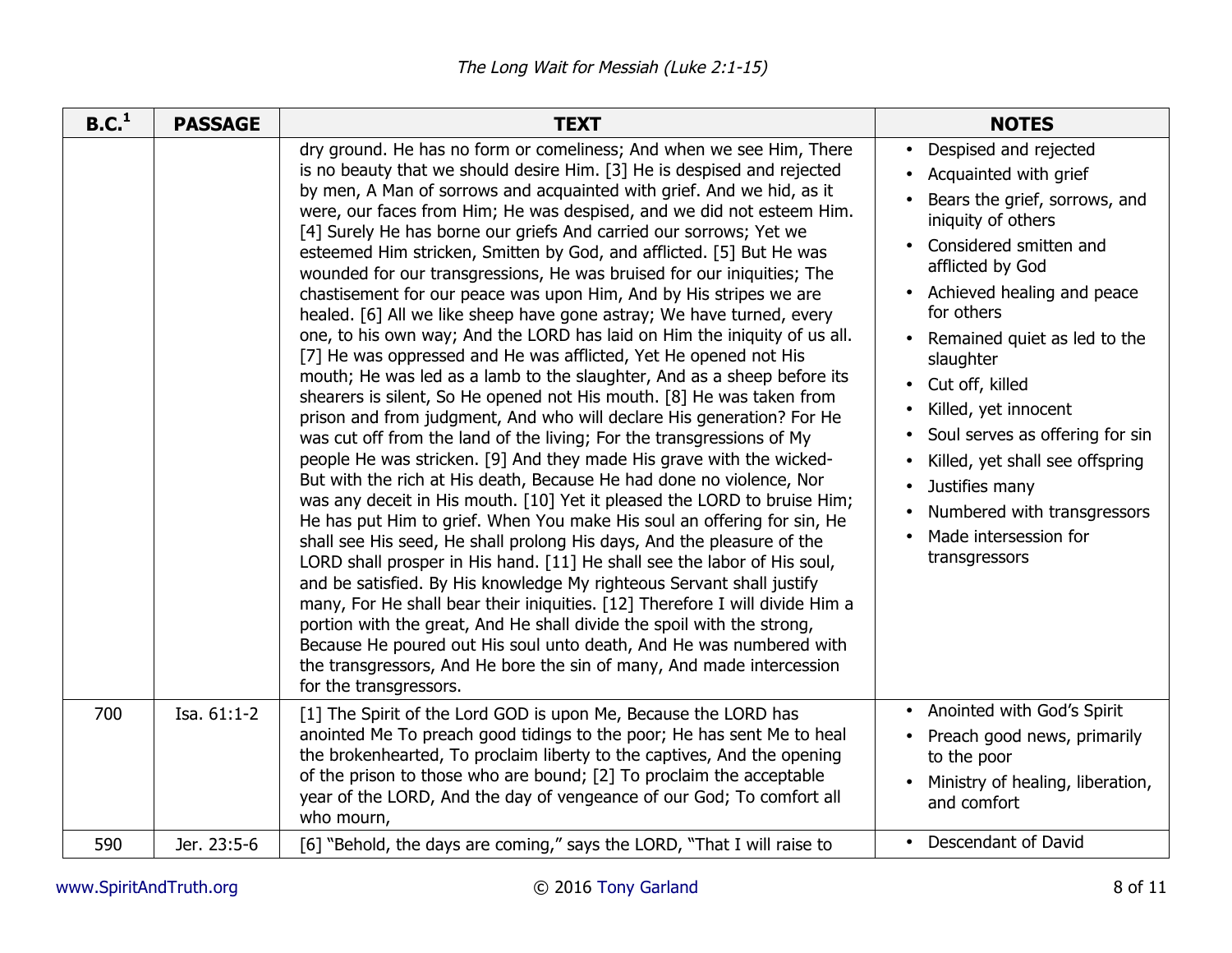| B.C. <sup>1</sup> | <b>PASSAGE</b>   | <b>TEXT</b>                                                                                                                                                                                                                                                                                                                                                                                                                                                                                                                                                       | <b>NOTES</b>                                                                                                                                                                                         |
|-------------------|------------------|-------------------------------------------------------------------------------------------------------------------------------------------------------------------------------------------------------------------------------------------------------------------------------------------------------------------------------------------------------------------------------------------------------------------------------------------------------------------------------------------------------------------------------------------------------------------|------------------------------------------------------------------------------------------------------------------------------------------------------------------------------------------------------|
|                   |                  | David a Branch of righteousness; A King shall reign and prosper, And<br>execute judgment and righteousness in the earth. [6] In His days Judah<br>will be saved, And Israel will dwell safely; Now this is His name by which<br>He will be called: THE LORD OUR RIGHTEOUSNESS."                                                                                                                                                                                                                                                                                   | • Truly righteous human<br>descendant!<br>King<br>$\bullet$<br>Israel ultimately dwells safely<br>His name: YHWH tsidkenu<br>(GOD, the righteousness of<br>us)                                       |
| 540               | Dan. 9:26-<br>27 | [26] Know therefore and understand, That from the going forth of the<br>command To restore and build Jerusalem Until Messiah the Prince, There<br>shall be seven weeks and sixty-two weeks; The street shall be built<br>again, and the wall, Even in troublesome times. And after the sixty-two<br>weeks Messiah shall be cut off, but not for Himself; And the people of<br>the prince who is to come Shall destroy the city and the sanctuary. The<br>end of it shall be with a flood, And till the end of the war desolations are<br>determined.              | Messiah<br>Prince<br>Arrives after 69 "sevens"<br>After 69 sevens, cut off<br>Have nothing (or will<br>"vanish" <sup>6</sup> )<br>Jerusalem and Temple<br>$\bullet$<br>destroyed following His death |
| 520               | Zec. 6:11-<br>13 | [11] Take the silver and gold, make an elaborate crown, and set it on the<br>head of Joshua the son of Jehozadak, the high priest. [12] Then speak to<br>him, saying, 'Thus says the LORD of hosts, saying: "Behold, the Man<br>whose name is the BRANCH! From His place He shall branch out, And He<br>shall build the temple of the LORD; [13] Yes, He shall build the temple of<br>the LORD. He shall bear the glory, And shall sit and rule on His throne;<br>So He shall be a priest on His throne, And the counsel of peace shall be<br>between them both." | A man<br>$\bullet$<br>Builds the temple <sup>'</sup><br>Rule on His throne<br>Priest on His throne (!)<br>$\bullet$<br>Peace associated with dual<br>role as king-priest                             |
| 520               | Zec. 9:9-10      | [9] Rejoice greatly, O daughter of Zion! Shout, O daughter of Jerusalem!<br>Behold, your King is coming to you; He is just and having salvation,<br>Lowly and riding on a donkey, A colt, the foal of a donkey. [10] I will cut<br>off the chariot from Ephraim And the horse from Jerusalem; The battle<br>bow shall be cut off. He shall speak peace to the nations; His dominion<br>shall be "from sea to sea, And from the River to the ends of the earth."                                                                                                   | Future king<br>Arrives on foal of donkey<br>$\bullet$<br>Just<br>$\bullet$<br>Having salvation<br>Global peace and dominion                                                                          |

<sup>&</sup>lt;sup>6</sup> Tanakh: *The Holy Scriptures* (Philadelphia, PA: Jewish Publication Society, 1997, c1985)<br><sup>7</sup> This refers, in Messiah, to the millennial temple, but also probably prefigures the NT temple of the believer.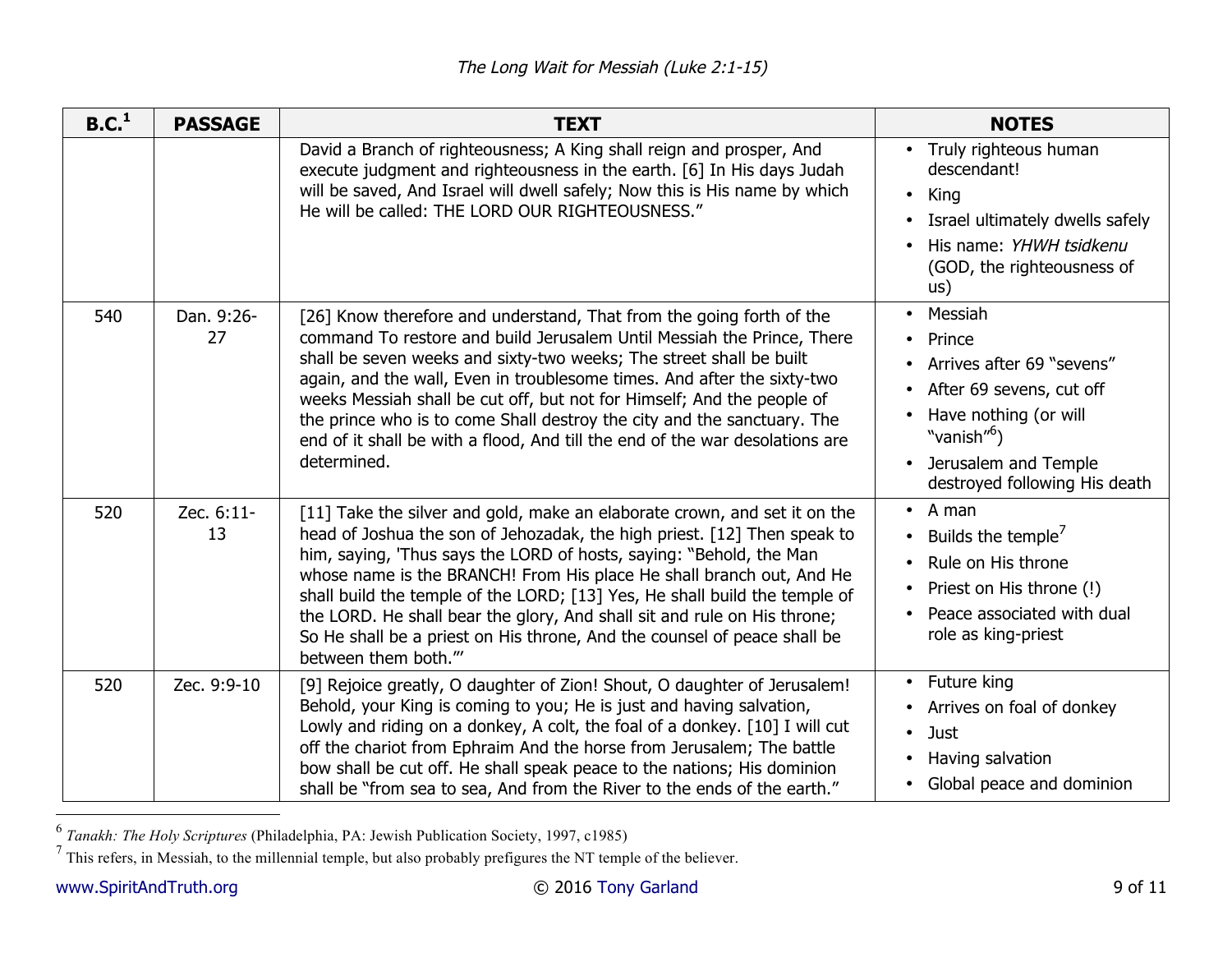| B.C. <sup>1</sup> | <b>PASSAGE</b>    | <b>TEXT</b>                                                                                                                                                                                                                                                                                                                                                                                                                                                                                                                                                                                                                          | <b>NOTES</b>                                                                                                                                                  |
|-------------------|-------------------|--------------------------------------------------------------------------------------------------------------------------------------------------------------------------------------------------------------------------------------------------------------------------------------------------------------------------------------------------------------------------------------------------------------------------------------------------------------------------------------------------------------------------------------------------------------------------------------------------------------------------------------|---------------------------------------------------------------------------------------------------------------------------------------------------------------|
| 520               | Zec. 11:10-<br>13 | [10] And I took my staff, Beauty, and cut it in two, that I might break<br>the covenant which I had made with all the peoples. [11] So it was<br>broken on that day. Thus the poor of the flock, who were watching me,<br>knew that it was the word of the LORD. [12] Then I said to them, "If it is<br>agreeable to you, give me my wages; and if not, refrain." So they<br>weighed out for my wages thirty pieces of silver. [13] And the LORD said<br>to me, "Throw it to the potter" - that princely price they set on me. So I<br>took the thirty pieces of silver and threw them into the house of the<br>LORD for the potter. | Valued at the price of a slave<br>by the people<br>Money given to a potter<br>Thrown into the temple<br>$\bullet$                                             |
| 520               | Zec. 13:7         | [7] "Awake, O sword, against My Shepherd, Against the Man who is My<br>Companion," Says the LORD of hosts. Strike the Shepherd, And the<br>sheep will be scattered; Then I will turn My hand against the little ones."                                                                                                                                                                                                                                                                                                                                                                                                               | God's shepherd<br>٠<br>A man<br>$\bullet$<br>Unique companion <sup>8</sup> of God<br>$\bullet$<br>Struck (killed), causing the<br>Shepherd's sheep to scatter |
| 430               | Mal. 3:1          | [1] "Behold, I send My messenger, And he will prepare the way before<br>Me. And the Lord, whom you seek, Will suddenly come to His temple,<br>Even the Messenger of the covenant, In whom you delight. Behold, He is<br>coming," Says the LORD of hosts.                                                                                                                                                                                                                                                                                                                                                                             | Preceded by a messenger <sup>9</sup><br>$\bullet$<br>Associated with a covenant<br>Arrives suddenly to the<br>Temple                                          |

<sup>&</sup>lt;sup>8</sup> A close associate, in close fellowship

<sup>&</sup>lt;sup>9</sup> Malachi is the last of the Old Testament prophets. His prophecy is the last revelation of God for 400 years. His name in Hebrew means "my messenger" or "my angel." The Hebrew word for "my messenger" in verse 3:1 is in fact malachi (מַלְאֵכִי). The next prophetic voice to be heard in Israel, 400 years after Malachi, will be the voice of *malachi* "My messenger"—John the Baptist [Fruchtenbaum, 75]